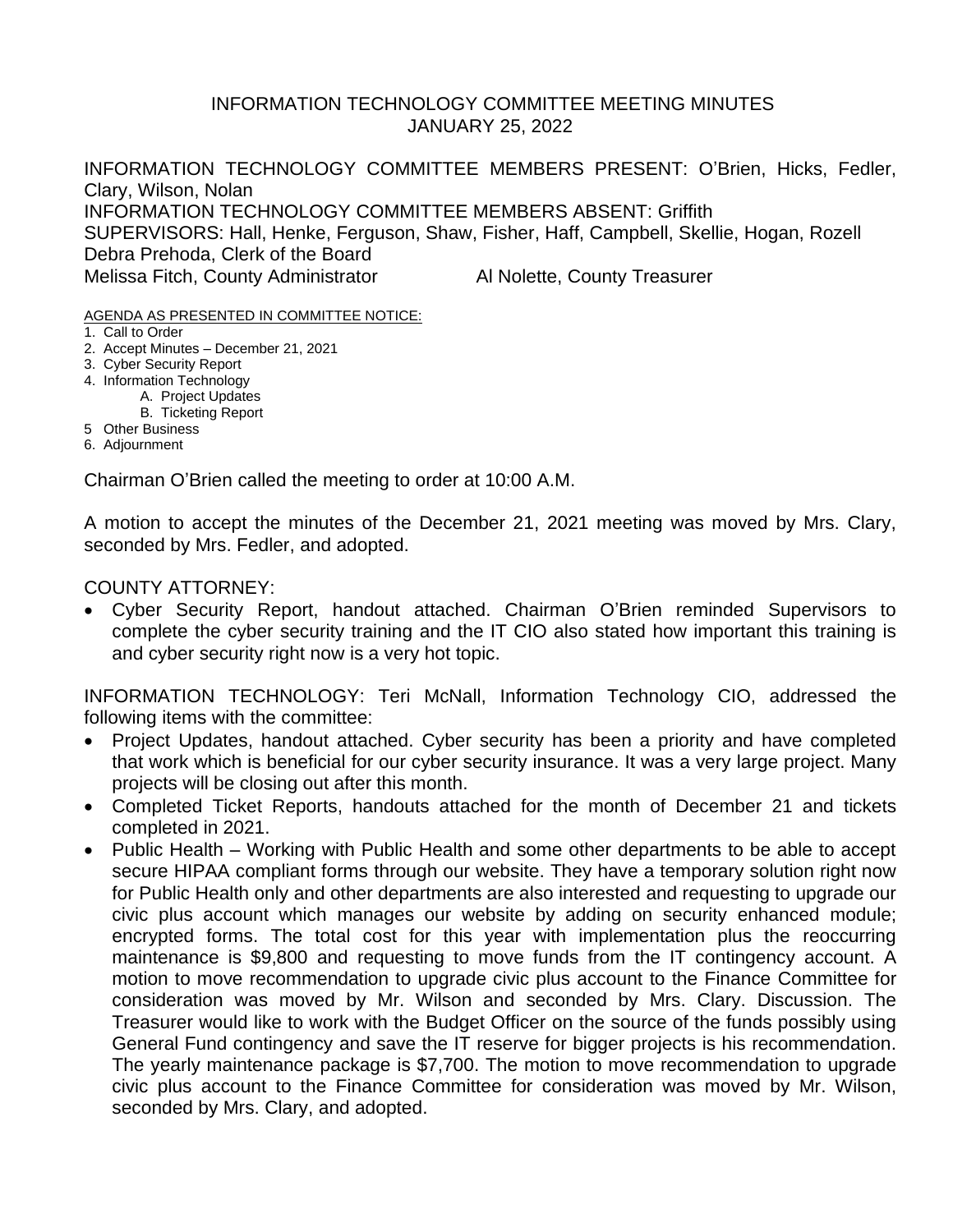Information Technology Committee Meeting Minutes January 25, 2022 – Page 2

OTHER BUSINESS:

- The town of Easton is redoing their computer system and needs some advice and maybe some direction on setting up security on their new system. They have a presentation planned for their next town board meeting and would like the IT CIO to attend. The IT CIO stated in the future she sees being able to do more than just give advice and to offer and provide IT services to the towns and villages and that is the direction in which the department is going. She offered advice and consulting services to all towns and villages. She would be happy to review RFPs, giving an unbiased opinion if towns/villages have some needs and willing to listen to presentations and attend any board meetings in that regard.
- Also Mr. Nolan asked about sharing the cyber security training to the towns. The IT CIO stated the county uses a third-party product and could possibly be offered as a shared service.

The meeting adjourned at 10:21 A.M.

*Debra Prehoda, Clerk Washington County Board of Supervisors*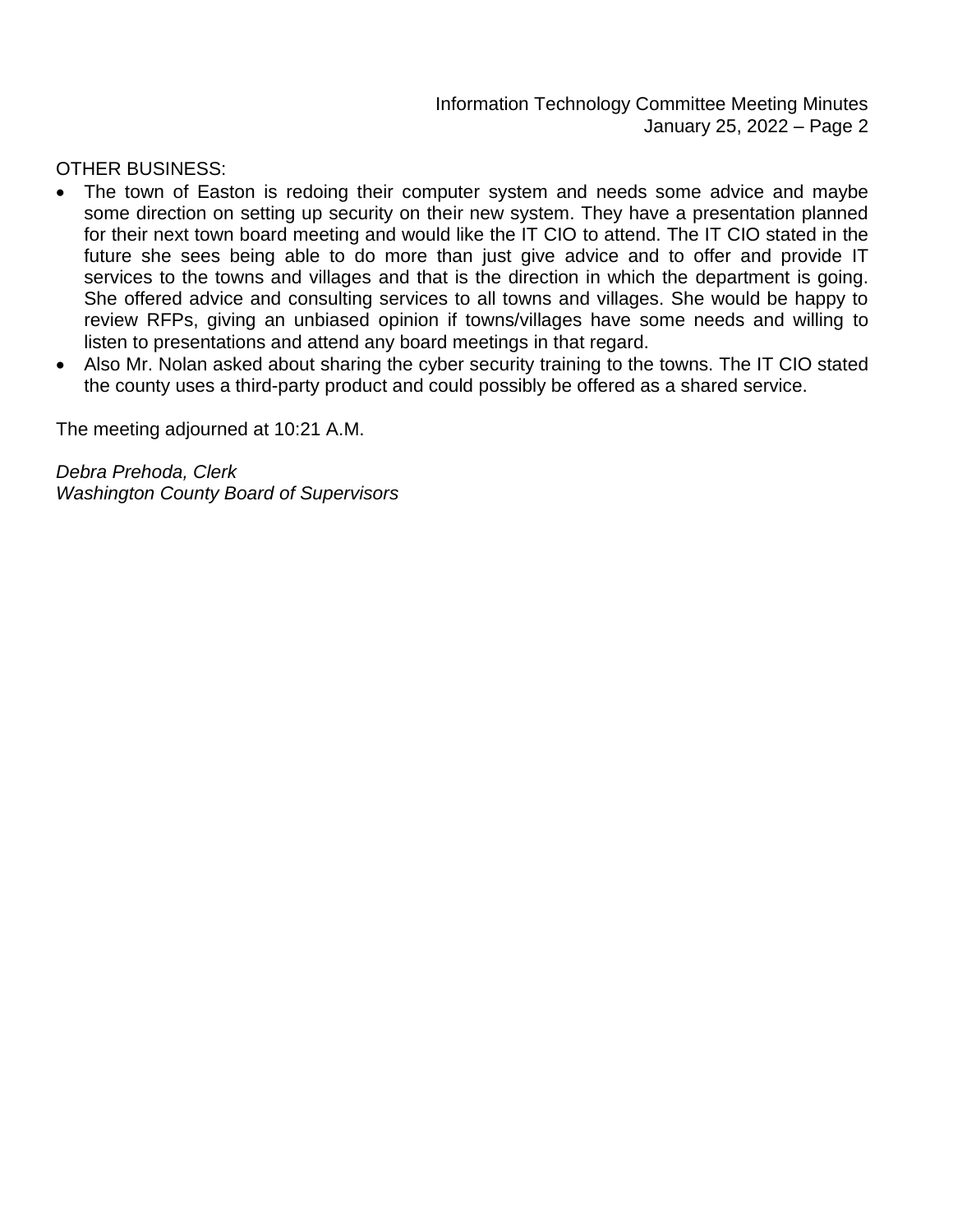

 383 BROADWAY, FORT EDWARD, NY 12828 PHONE (518)746-2106 – FAX (518)746-2137 [cyberaware@washingtoncountyny.gov](mailto:cyberaware@washingtoncountyny.gov)

**Karen R Pratt** Cyber Security Officer

**Cyber Report 12/18/2021 – 1/13/2022**



## **Incident/Remediation Efforts**

İ

- Received 67 advisories/vulnerabilities/security updates. Reviewed, distributed and remediated where necessary.
- Received 11 advisories relating to elections subject. Reviewed, distributed and remediated where necessary.
- Shared with colleagues pertinent situational awareness notifications received via NYS and/or other resources.
- Researched and discussed 8 inquiries of e-mail or other containing information or links that elevated suspicion.
- Researched and discussed 127 alerts of abnormal file behavior within organization.

## **Monthly Items of Interest**

- January 28, 2022 is Data Privacy Day recognized to inspire dialogue around how personal information is used, collected and/or shared from both organizational and individual standpoints. For more information on Data Privacy Day/Week see<https://staysafeonline.org/data-privacy-week/>
- From Government Technology's Top 22 Security Predictions for 2022, [https://www.govtech.com/blogs/lohrmann-on](https://www.govtech.com/blogs/lohrmann-on-cybersecurity/the-top-22-security-predictions-for-2022)[cybersecurity/the-top-22-security-predictions-for-2022,](https://www.govtech.com/blogs/lohrmann-on-cybersecurity/the-top-22-security-predictions-for-2022) the Most Common Prediction for 2022: "Ransomware attacks will become more targeted and highly prominent"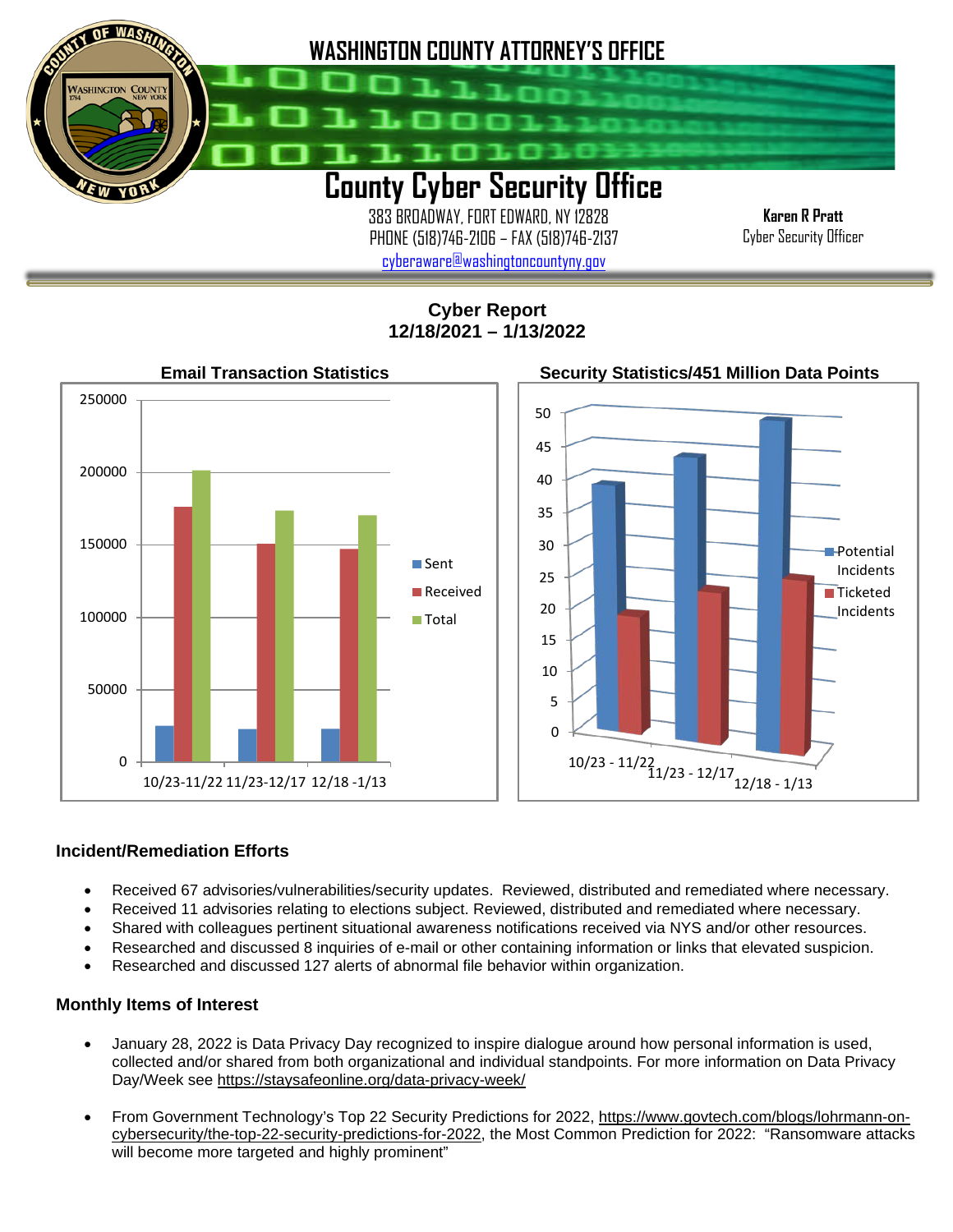| <b>Ticket Report - Tickets Completed in December 2021</b> |              |            |
|-----------------------------------------------------------|--------------|------------|
|                                                           |              |            |
| <b>Department</b>                                         | <b>Hours</b> | % of Total |
| Administration                                            | 2.75         | 0.35%      |
| Alt Sent/Youth Bureau                                     | 13.5         | 1.71%      |
| <b>Assigned Counsel</b>                                   | 0.5          | 0.06%      |
| <b>Board of Elections</b>                                 | 37           | 4.68%      |
| <b>Board of Supervisors</b>                               | 14.75        | 1.87%      |
| <b>Building &amp; Grounds</b>                             | 0.75         | 0.09%      |
| Code Enforcement                                          | 17.75        | 2.25%      |
| County Attorney                                           | $\mathbf{1}$ | 0.13%      |
| <b>County Clerk</b>                                       | 74           | 9.36%      |
| <b>Courts NYS</b>                                         | 2.5          | 0.32%      |
| <b>District Attorney</b>                                  | 11.75        | 1.49%      |
| <b>DSS</b>                                                | 17.25        | 2.18%      |
| EOC                                                       | 24.75        | 3.13%      |
| IT                                                        | 167.75       | 21.23%     |
| Personnel                                                 | 22.75        | 2.88%      |
| Planning                                                  | 5            | 0.63%      |
| Probation                                                 | 15           | 1.90%      |
| <b>Public Defender</b>                                    | 29           | 3.67%      |
| <b>Public Health</b>                                      | 27.75        | 3.51%      |
| <b>Public Safety</b>                                      | 46           | 5.82%      |
| <b>Public Works</b>                                       | 100.5        | 12.72%     |
| <b>Real Property</b>                                      | 53.75        | 6.80%      |
| Safety                                                    | 30.75        | 3.89%      |
| <b>Sewer District</b>                                     | 8.5          | 1.08%      |
| Sheriff                                                   | 39           | 4.94%      |
| Treasurer                                                 | 14           | 1.77%      |
| Veterans                                                  | 2.75         | 0.35%      |
| <b>Washington County Historical Society</b>               | 2.5          | 0.32%      |
| <b>WIC</b>                                                | 7            | 0.89%      |
| <b>Grand Total</b>                                        | 790.25       | 100.00%    |